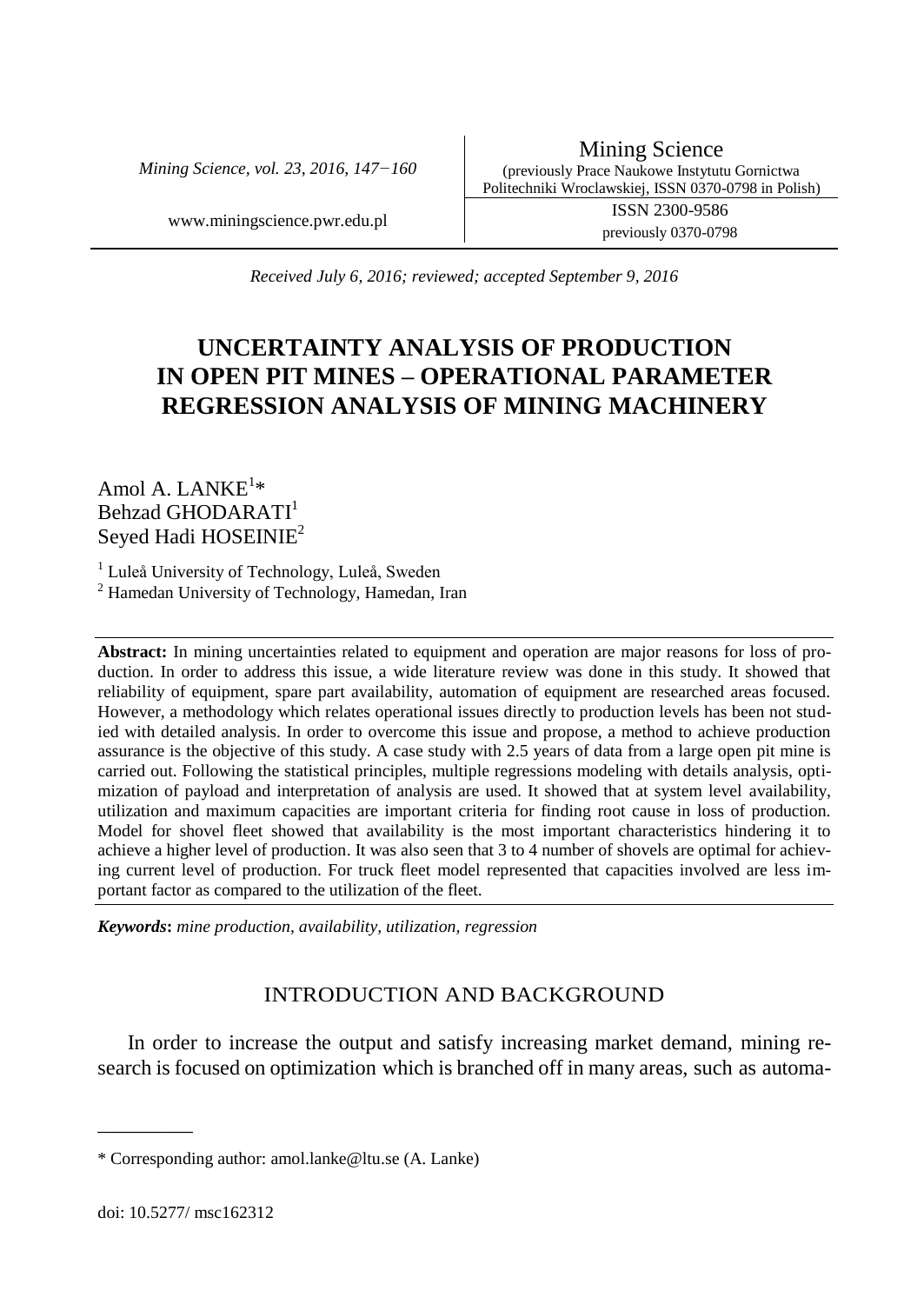tion, uncertainty analysis, equipment design and implementation (Gustafson, 2011; Ramazan and Dimitrakopoulos, 2013; Samanta et al., 2002).

In mining where production of ore is most important outcome, knowledge of operations is essential for the management of risk, maintenance of low costs, and increasing of the output. In broad sense uncertainty may be defined as being any deviation from the unachievable ideal of completely deterministic knowledge of a relevant system (Walker et al., 2003). Uncertainties are inherent in the circumstances in which mines are planned, developed and operated. The uncertainties related to mining project are represented in Figure 1. Larger the degree of uncertainty, more valuable it becomes to know effect of internal and external factors causing uncertainty. The sources of mining uncertainties could either be planned or unplanned and due to internal or external events.

Equipment production is affected by the factors causing uncertainties. These factors broadly can be divided in; mechanical properties of equipment such as design, shovel bucket size, operational and working plan for equipment, environmental factors such as temperature, rain, ice etc., human factors such as skill, competency, fatigue experienced by operator etc.

Focus of current study relies in area of increasing the production based on available equipment. To increase the production by equipment in mining, most of research in mining is related to increase the reliability of equipment. Mining equipment output is mainly based on availability, utilization and its rated capacity (Lanke et al., 2016). Temperature and effect of precipitation can also associated with this variation of output.

It may be advantageous to acquire additional information about the relationship between these factors for mining production increase. The important information or knowledge here is the relation between the internal and external factors which govern the equipment output uncertainty.

A methodical approach, based on analysis could be beneficial to determine the uncertainties and affecting the equipment operation and their relationship with total output. In this paper it is tried to develop a general uncertainty analysis model of mining machinery production in open pit mines.

Cause/s of origin of uncertainties in mining are sometimes difficult to determine, theymay be specific to environment as explained by Barabadi (2011), or system (Abdel Sabour et al., 2008) and context under study (Dimitrakopoulos and Sabour, 2007). One of earliest study which related external uncertainties and their cause-effect is presented in a study by Vernon (1984). This study states prominent reasons explained for uncertainty are external causes such as supply and demand fluctuations, political instability and lack of vertical integration in process.

Economic uncertainties are another area studied and improved in mining research. Economic uncertainties include market volatility, demand and price fluctuations un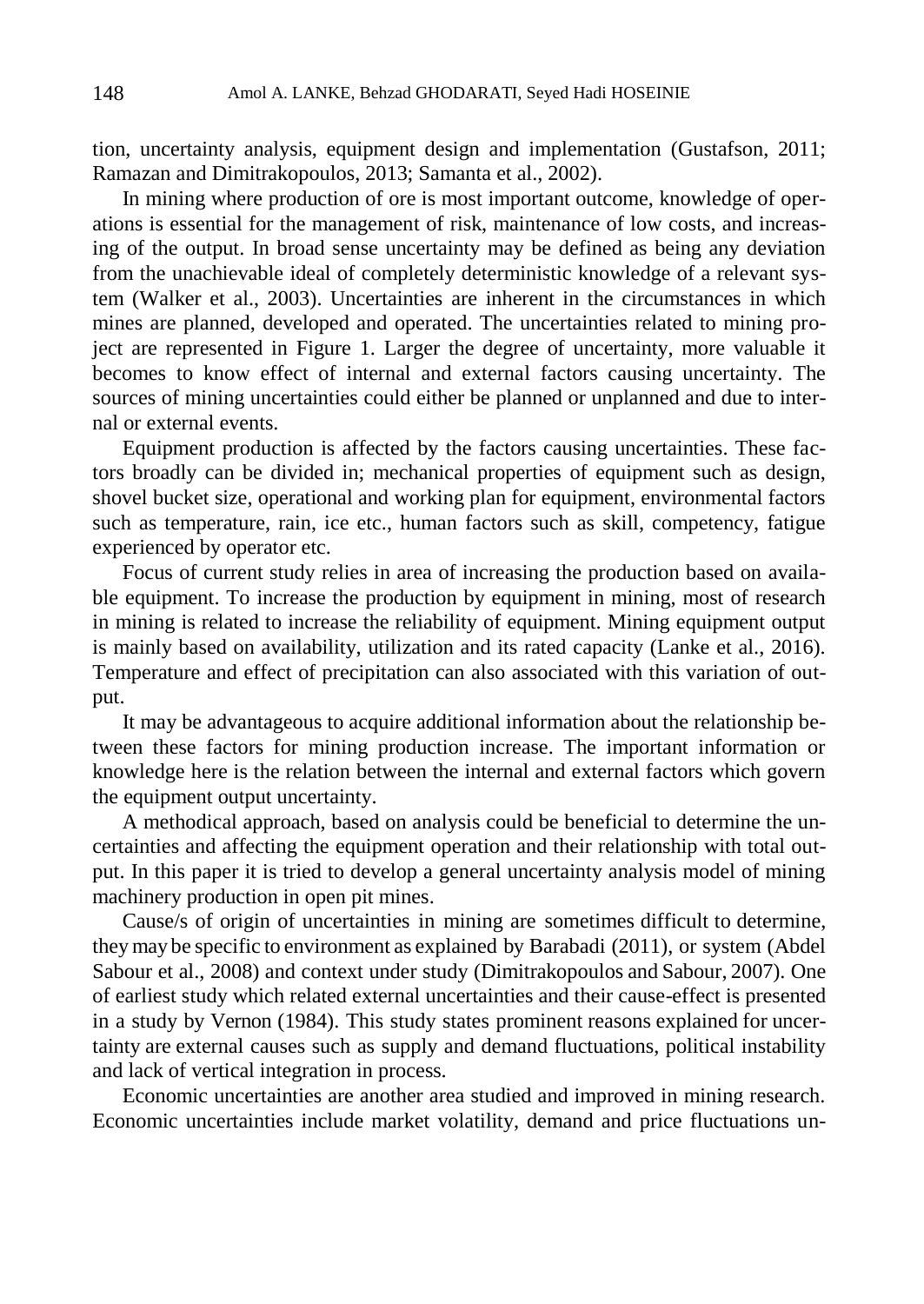certainty has been addressed with real options approach in many studies (Dehghani and Ataee-pour, 2012; Dimitrakopoulos and Sabour, 2007).



Fig. 1. Sources of uncertainty in mining (Kazakidis, 2001)

Equipment and their operation are one of the uncertainty that is shown in figure 1. In a study by Samanta et al. (2002) author mentions various internal and external factors which could help the optimal production by equipment. It is seen that effects of operational factors on equipment output has been addressed by most equipment selection studies in mining research for example (Haidar et al., 1999; Ekipman et al., 2003; Samanta et al., 2004). The factors or scenarios related to equipment and its output are focused with optimal mine conditions and stabilizing the reliability of equipment. These research topics explain and propose methods and tools to increase the reliability and life of equipment and specify criteria required for high output.

An effect of environmental factors specifically in area with extreme temperature and weather on mining equipment has also been studied. Availability of spare parts and its effect of equipment production have been shown in (Ghodrati, 2005). Throughput capacity and environmental effects using covariate analysis have been explored (Barabadi et al., 2011).

These studies however, do not specifically target factors which cause loss of production due to uncertainties related to equipment operation. Studies which specifically address operational parameters related to equipment operation and its effect on production are limited. Considering such limitation an extensive literature review led to conclusion that availability, utilization and performance of mining equipment are key parameters along with environmental factors (Lanke et al., 2016). As lack of knowledge i.e. contribution and effect of operational factors on equipment production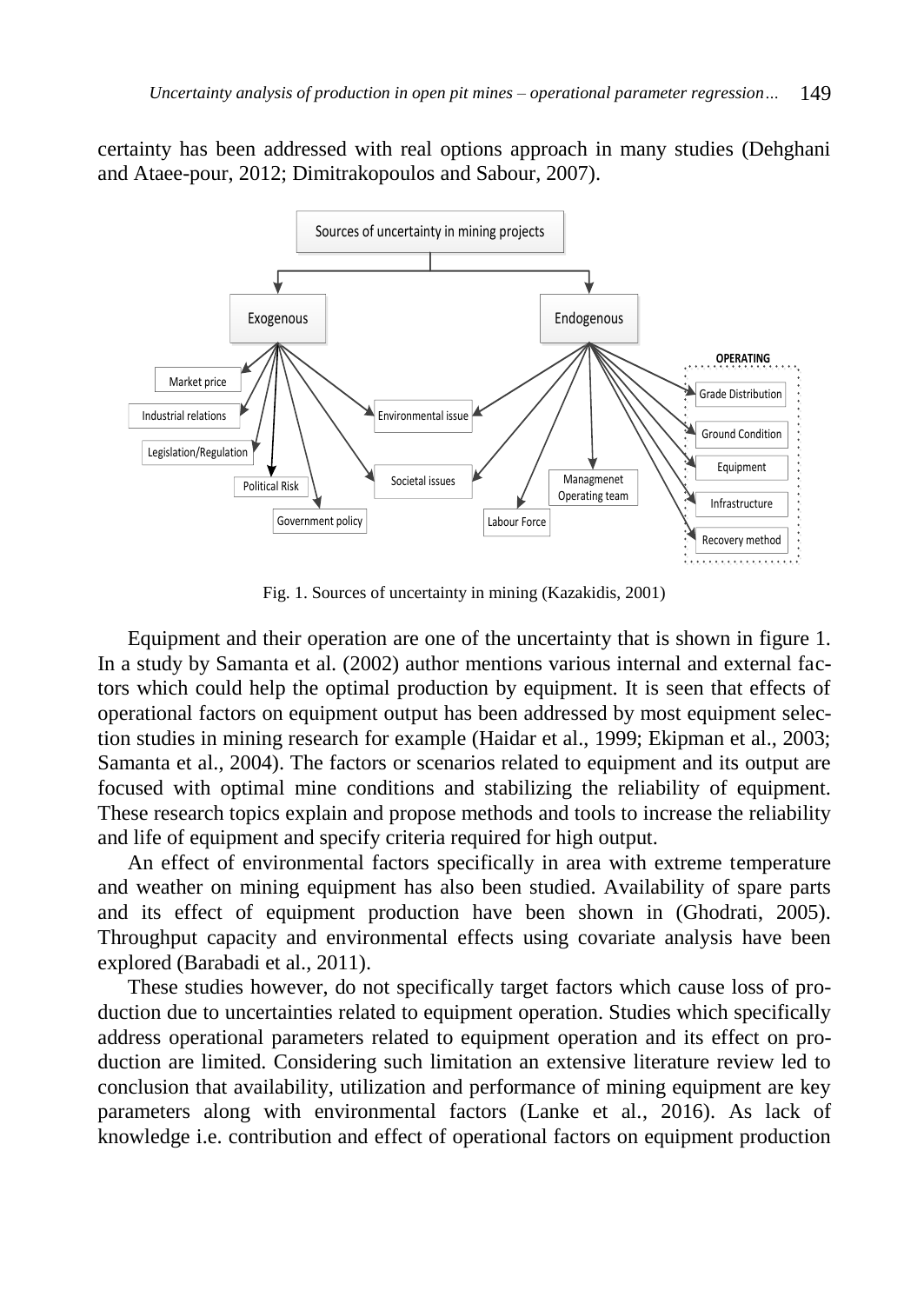is important uncertainty, solution to reduce the uncertainty is quantification of such uncertainty. This would lead to achievement of planned production beneficial for mining organization.

#### METHODOLOGY

Based on literature review in uncertainty reduction for mining, it can be seen that analytical methods are pervasive and applicable for mining research and application. Many of these analytical methods are based on statistical analysis. Using statistical analysis provides principles and methods for collecting, summarizing, and analyzing data, and for interpreting the results. Applied statistical methods are useful for describing the data and proposing inferences based on analysis. Collection of data for the factors which are relevant for analysis based on requirements and finalizing the analytical method and tools are two main steps that must be followed. Initial step will help in carrying out statistical analysis.

It has been established that operation factors affecting the equipment output are divided into three main components; equipment availability, utilization and their performance (Lanke et al., 2016). These factors are dependent upon downtime, standby time, and rated capacities. These factors can, in turn, represent as the function of involved parameters' (Lanke et al., 2016; Dhillon, 2008). They are represented as following equations  $((1)$  to  $(3)$ :

$$
A = f(TH, DT)
$$
 (1)

$$
U = f(TH, DT, SH)
$$
 (2)

$$
P = f(RC, AC)
$$
 (3)

where:  $A -$  availability,  $U -$  utilization,  $P -$  performance, TH – total hours, DT – downtime, SH – standby hours, RC – rated capacity and AC – actual capacity.

The next step was to identify the suitable approach for data analysis and estimation of components characteristics such as availability, utilization, performance, downtime, standby hours, idle times, and their effect on production. In order to propose a formal presentation of theory in terms of the equation; a method must be determined. The chosen method should reply two questions for the study. How much variance in the equipment output is accounted for by the combination of the considered factors? How to represent effect of factor in terms of change in equipment production? In statistical modeling, estimation of the relationship among variables is done with help of regression analysis method. The result obtained in a process is denoted by the dependent variable, whereas factors leading to result are termed as predictor variables. In mine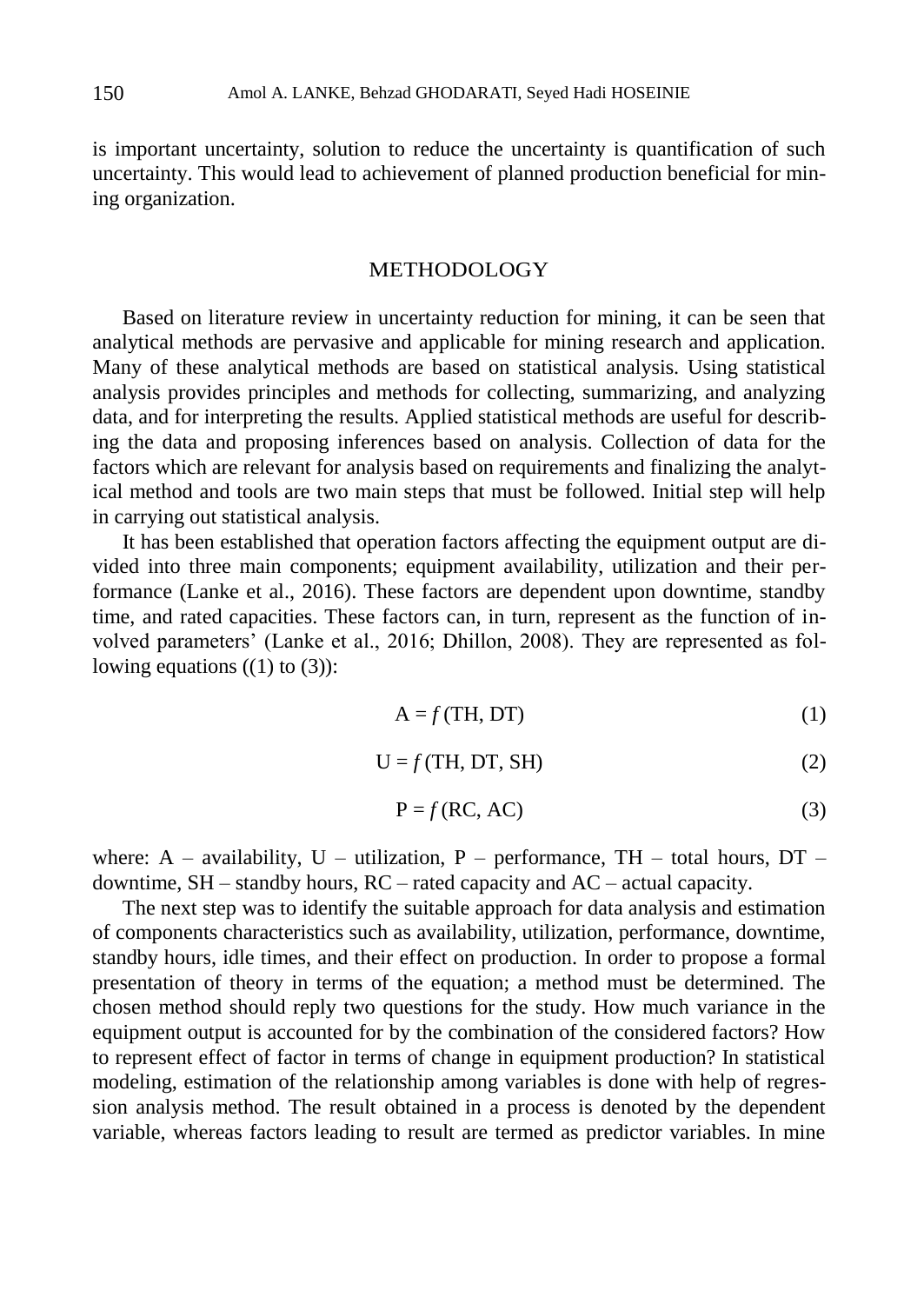production, output in terms of tonnage by each equipment can be termed as result or dependent variable. Availability, performance, utilization and their factors can be considered as predictor variables. Effect of each factor on the dependable variable can be evaluated through the regression model. However, the equipment output is affected by all the factors simultaneously. The multiple regressions will yield results of comparing all factors effect on the dependable variable.

The methodology is represented in flow chart in Figure 2.



Fig. 2. Methodology followed for data collection and analysis

# CASE STUDY

#### DATA COLLECTION

For developing a new production uncertainty model, a case study was conducted in a large Swedish open pit mine. The data was collected for 30 months from January 2013 to June 2015. Mine operates with temperatures varying from minus  $30^{\circ}$ C to 25°C. During the period of peak winter the snowfall reached 1.21 meters, varying within the range of 0.5 to 1 meter during the whole winter season. These conditions cause harsh effects not only on ore but also on equipment operation and operators skills. Haulage system in this mine composed of 31 trucks with two different capacities and six shovels. The mine is operated for 24 hours with 7 days per week. The ap-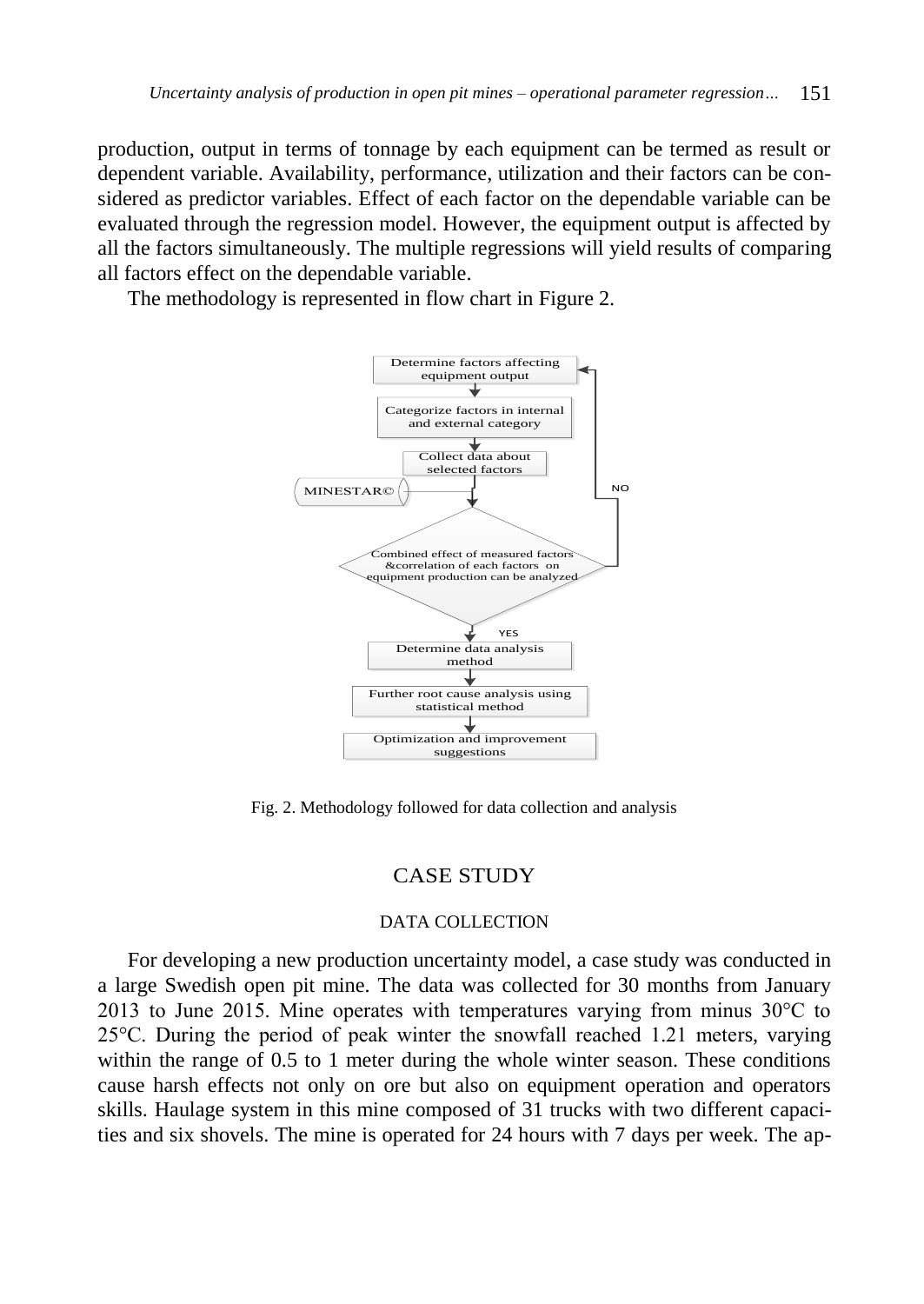plied data for modeling was extracted from "Minestar<sup>®</sup>" software. The data is recorded output from sensors installed on equipment. For trucks data related to its destination (a specific crusher or dump site), assigned shovel and its rated capacities acts as an input and are recorded for each loading and unloading cycle. This data is complicated since trucks are assigned to different areas in the mine in real-time and keep changing their destination. The shovel input includes its identity, its source destination (extraction site in mine) and assigned crusher. A common output recorded for both equipment is production in terms of tonnage. Shovel data includes sensor data for each of its activity, which include its availability time (working duration, standby duration) and utilization (idle time, queuing time etc.). Similarly, for trucks data which is useful for evaluating availability and utilization is recorded. The collected data was in a big size which was a mixture of automatic and manual entries. Data related to factors such as availability, utilization and performance were calculated for each day based on available raw data. Within 21 working hours, data for trucks fleet and shovel fleet is consolidated. Rated capacity of a single shovel is 3840 tons per hour, with six shovels; and nominal 21 hours non-stop operation, the maximum rated capacity is 483840 tons/day. This is considered as theoretical maximum rated capacity for a shovel. In similar manner maximum rated capacity for trucks is calculated. Based on these calculation optimization report and interpretation of results can be drawn.

Conversion from raw information, application of consistency and frequency matching was done by developing and applying for a specific computer program with spreadsheet software. Internal factors which affect the output by equipment are represented with by data. Completing these stages will lead to the formulation of a model which can represent the uncertainty.

## DATA ANALYSIS

Variation or uncertainty in output is caused by three main factors availability, utilization and capacities of equipment involved. In order to determine the uncertainty in production and its correlation with these factors, multiple regression analysis was carried out. From the raw data preliminary analysis shows that the availability of whole mine fleet varies from 1 hour to 277 hours (Fig. 3). The mean available hours are 117 hours with standard deviation of 80 hours. The mean time for the utilization of the whole fleet is 114 hours per day (Fig. 4). The utilization time varies between 1 hour to a maximum of 245 hours. This is associated with standard deviation of 66 hours. The performance graph shows that payload achieved has been 167000 tons per day at its maximum value (Fig.5). Mean production per day is 97000 tons with standard deviation of 30000 tones.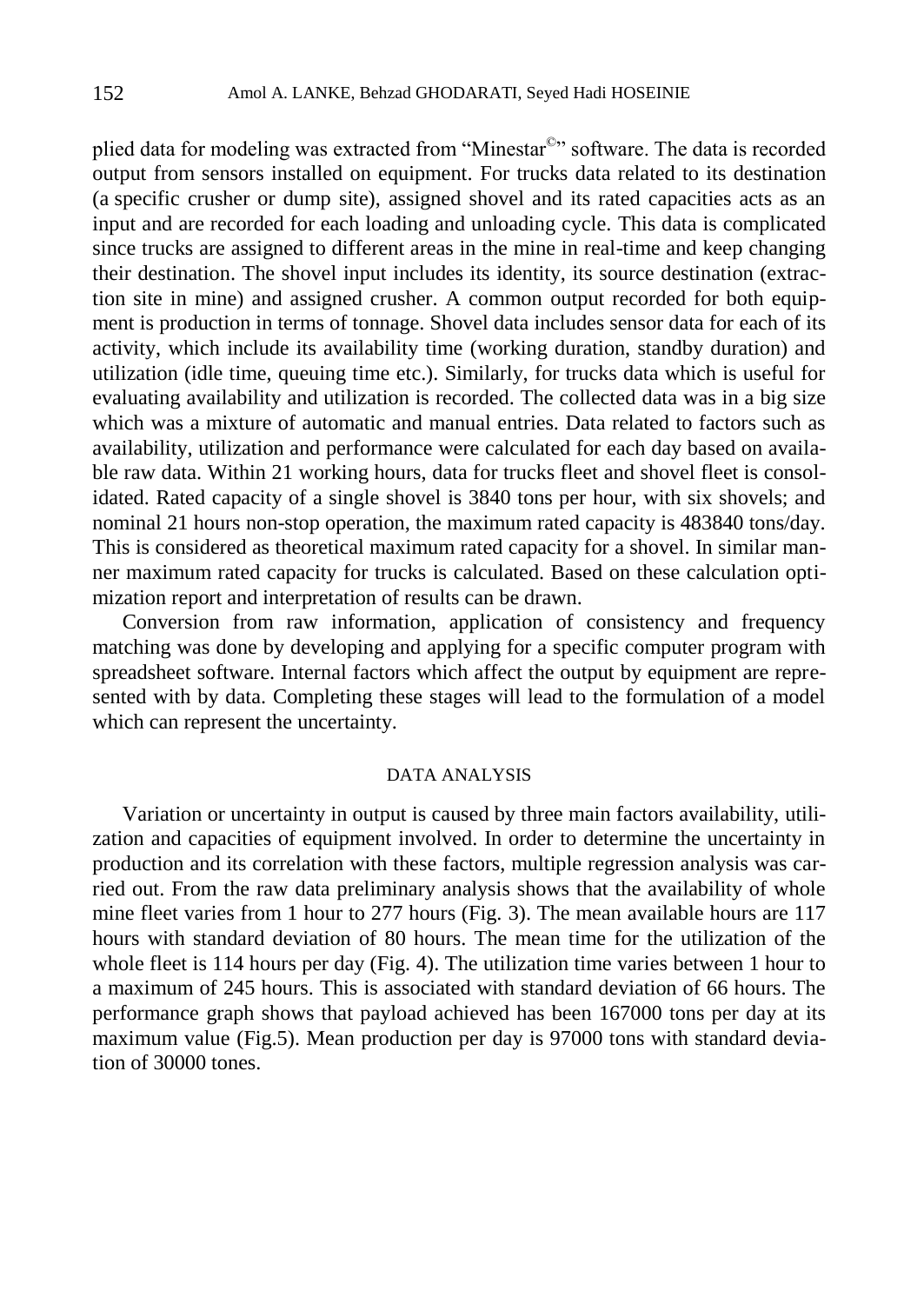

Fig. 3. Overall fleet availability with frequency and cumulative %



Fig. 4 . Overall fleet utilization percentage and cumulative %



Perfroramnce in tonnage achieved

Fig. 5. Overall system payload achievement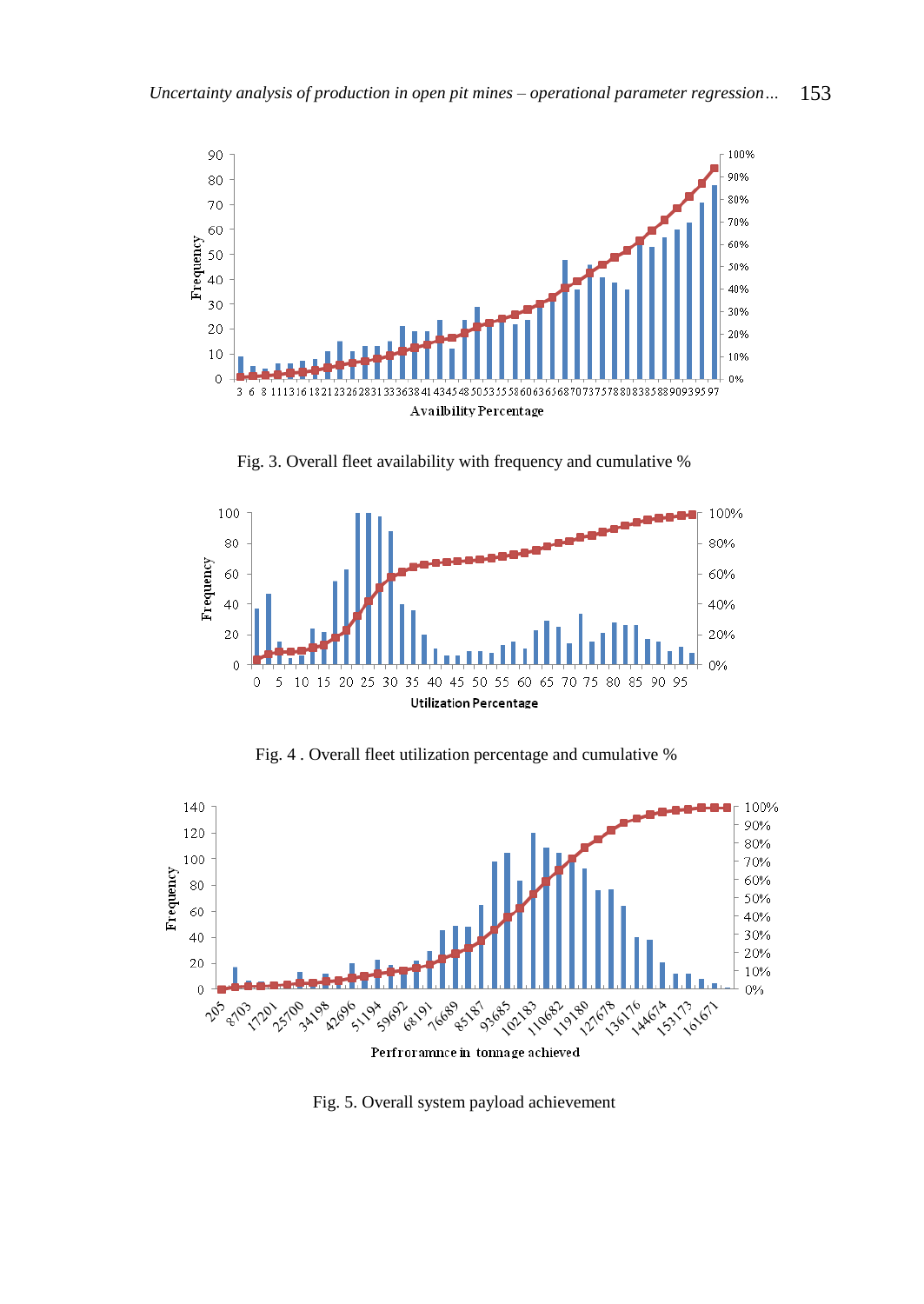### OVERALL ANALYSIS OF DAILY PRODUCTION OF MINE

Fleet analysis was started with considering the effect of shovel and trucks' fleet together along with the actual payload. For selecting the significant factors and the acceptable relationship between the studied parameters, two metrics were chosen: 1) percentage of variation explained by parameters and 2) P-value. At the system level, regression analysis reveals that 43.4% variation in achieved payload is explained with three variables namely available time, operating time and maximum theoretical capacity for the overall system. P-value  $(<0.001$ ) also suggests that there is a strong correlation between these factors and the payload achieved as shown in Figure  $6(a)$ . Based on analysis, presented model in Equation (4) presents the daily production in overall system level:

Daily Production = 
$$
231.2 - 4A - 1.1U - 6.7Ca_{max}
$$
 (4)

This equation suggests that achieved payload for the entire fleet of trucks and shovels is dependent upon availability, utilization, and maximum theoretical capacities. Achieved payload is more sensitive to changes in maximum capacity followed by availability.



Fig. 6. Statistical analysis of important factors: a) variation percentage explained by model presented; b) bach factor regressed over the other variables

The interaction between factors shows that with increasing of mean availability and utilization mean, mean of daily production will increase. As shown in Figure 7, interaction plot between the maximum capacity of both trucks and shovels show that mean daily production will increase with increasing of availability. The analysis shows that at a certain point, an increase of available capacity will not help to increase the daily production. Considering the effects of entire equipment parameters on achieved production, uncertainties are caused by changes in overall availability.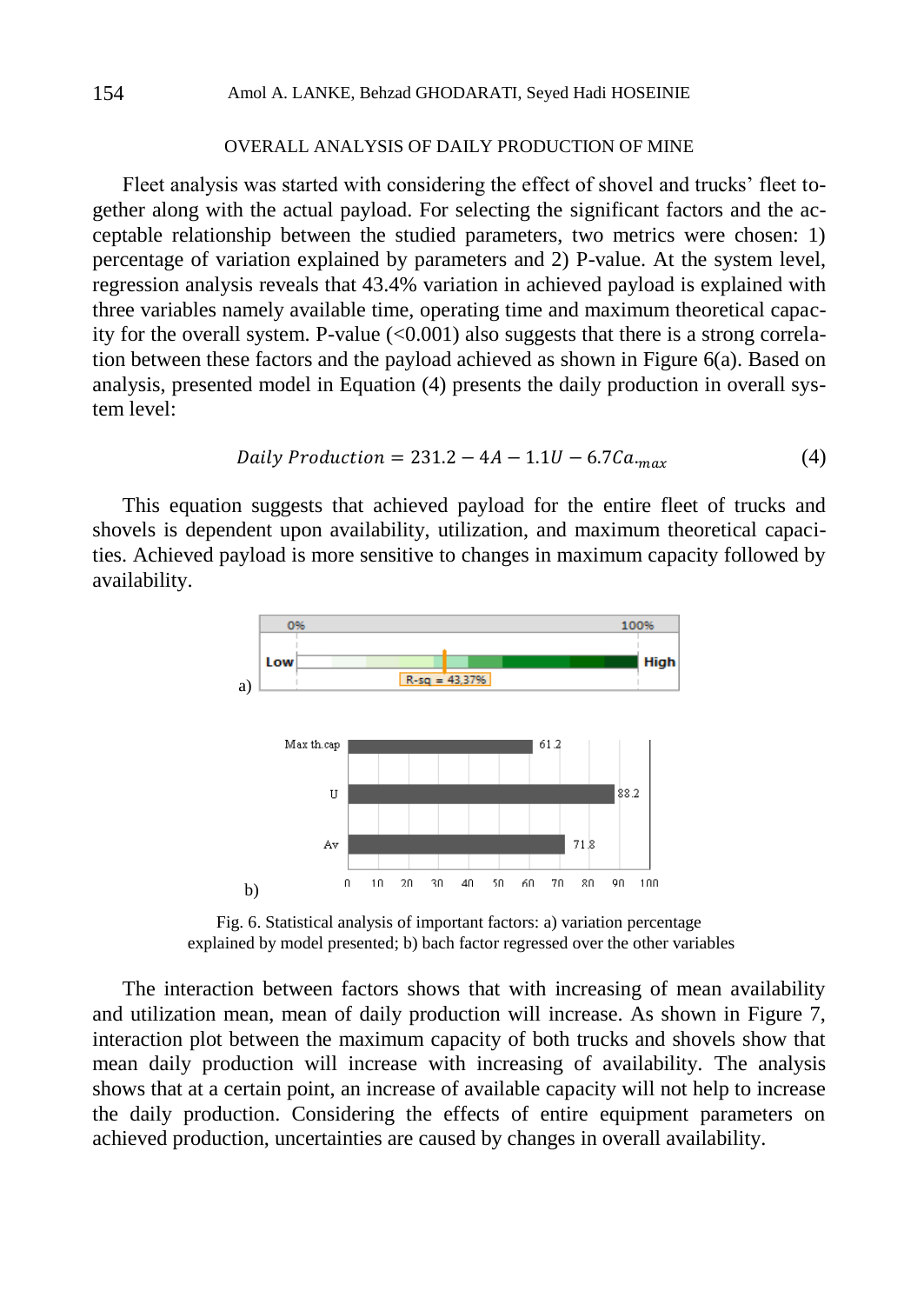

Fig. 7. Analysis of daily production (change in payload when availability, utilization and capacity changes)

This means that it is essential to delve into system at component level. In current scenario trucks and shovel fleet are components. With further analysis with trucks and shovel separately, it will be clear to see which elements affect their output most. This will also give insight into what changes in availability and utilization should be done to achieve maximum possible daily production.

## PRODUCTION ANALYSIS OF SHOVEL FLEET

As discussed earlier, overall daily production of any open pit mine is resulted by interaction and combination of shovel fleet and truck fleet production. In shovel fleet perspective, number of available shovels and their nominal capacity are dynamic and uncertain parameters which deeply affect the daily production of the whole mine.

Based on the available data, regression analysis of shovel fleet production reveals that all variables (availability, utilization and maximum capacity) have a significant effect on fleet production with P-value less than 0.1. Equation (5) shows the relationship between all mentioned factors and shovel fleet production.

*Should fleet production* = 
$$
-4.58 + 5.2A_{shovel} + 0.14U_{shovel} + 0.05Ca_{ideal.actual}
$$
 (5)

This model states that availability is the most correlated factor for shovels to achieve production. It also represents that once the ideal actual capacities are consid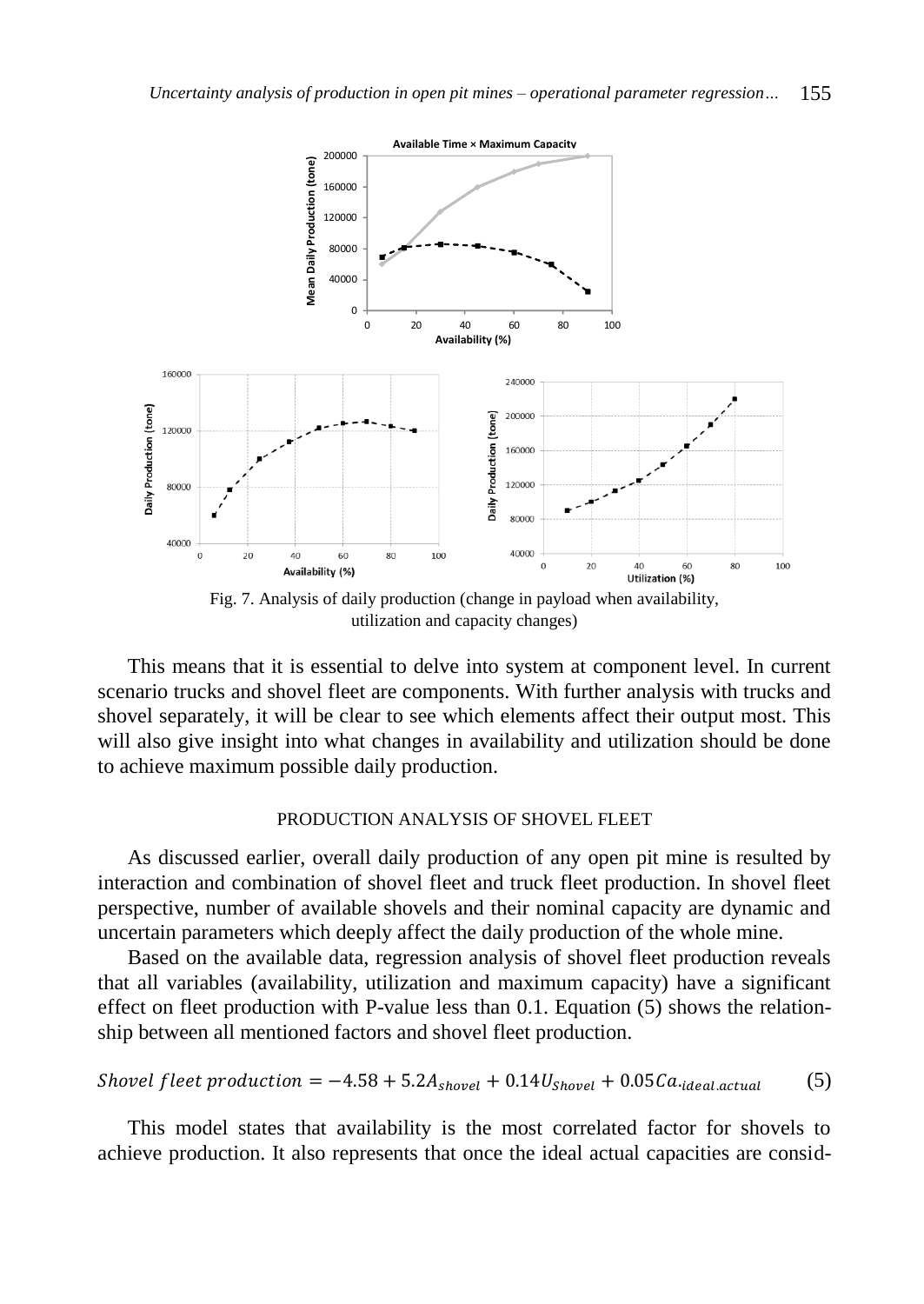ered, utilization of shovels becomes a more impactful factor in achieving production goal. Figure 8 shows that available time causes more impact, followed by the ideal actual capacities and then the utilization time. However, when operating time is regressed over other factors involved, it reaches  $R^2$  value of 95% as compared to 93% of  $R<sup>2</sup>$  value for availability. The significance of availability i.e. reliability of equipment is the key factors that must be focused.



Fig. 8. Impact of factors on shovel fleet output when regressed individually and when regressed over all other parameters

Number of working shovels per day is another important factor for achieving higher availability. Considering the availability and actual maximum capacities, this gives us insight into the optimal number of shovels that can be used for the operation. When the model is analyzed for current condition with objective of maximizing the payload, it is seen that use of 4 to 5 shovels daily would be ideal as seen in Figure 9. This would not only impact shovel capacities but also increases the overall or production of the shovel fleet.

To see how utilization affects production levels by shovel fleet, correlations between reasons which could lead to loss of utilization are evaluated. For this analysis idle time, delay time and downtime were considered. Analysis of the components reveals that shovel fleet is more sensitive to idle time compared to delay and downtime. In order to increase the production by a reduction in shovel idle time, one of the prominent area of research is related to trucks and shovel system. Requirement of optimum number of trucks or match factor has potential to save cost for the system (Ercelebi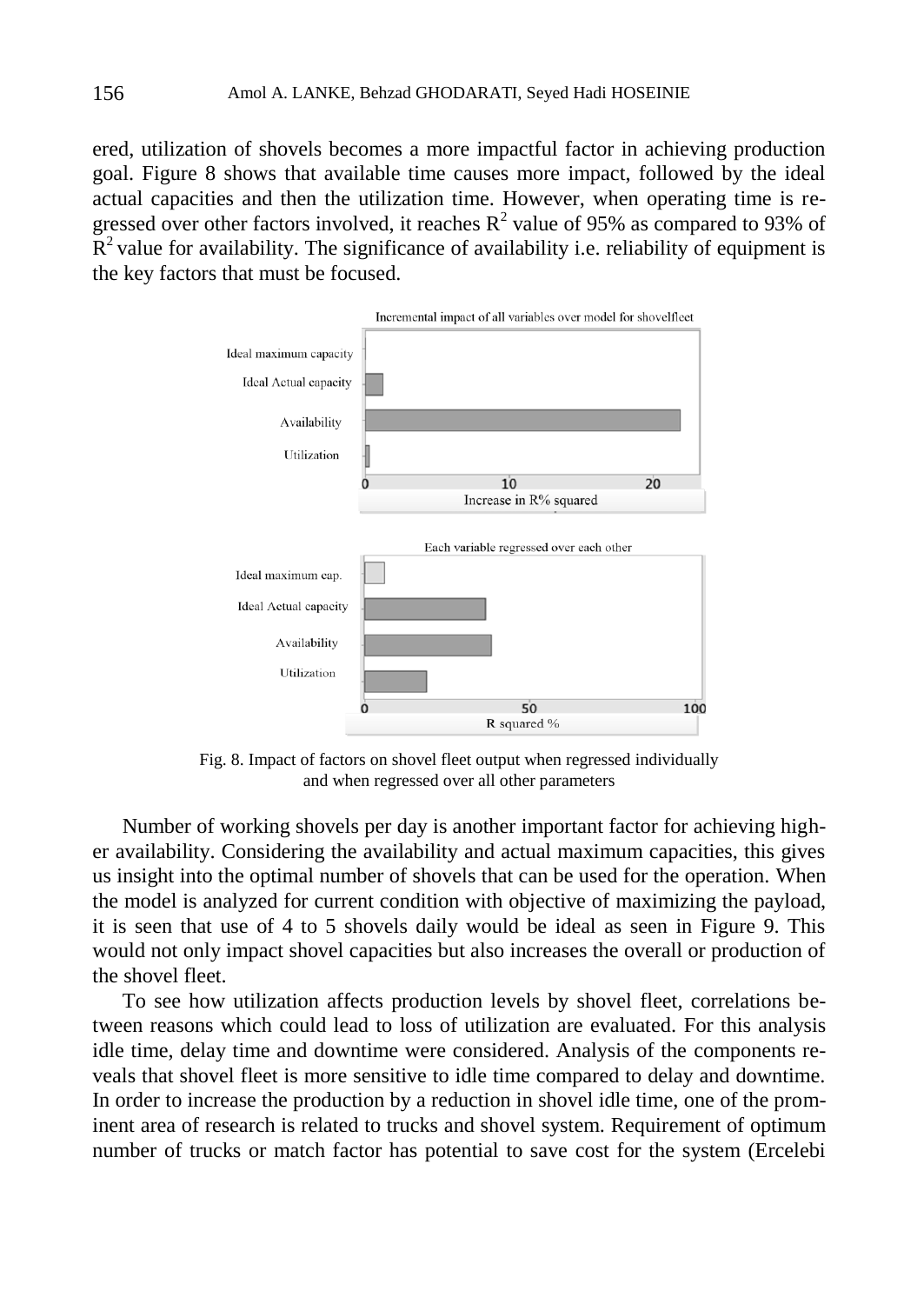and Bascetin, 2009; Alarie and Gamache, 2002). A comprehensive strategy which reduces the shovel idle times based on increasing utilization of truck has been discussed by Alarie and Gamache (2002). Operational planning, efficiency of blasting operation, impact of ageing machinery, optimum truck dispatching time are important reasons for idle time for shovel operation (Mohammadi et al., 2013; Rai et al., 2000; Mohammadi et al., 2016; Patnayak et al., 2008).



Fig. 9. Optimal number of shovels required for the current level of production

# TRUCK FLEET ANALYSIS

In initial truck evolution, P-value indicates a significant relation between utilization, availability, performance and achieved payload. The analysis shows that 47.6% of the variation in carried payload by trucks is explained by the regression model. The regression model for truck fleet productions is presented by Equation (6).

*Overall payload of truck fleet* = 
$$
36.35 + 1.24U_{\text{truck}} + 0.7A_{\text{truck}}
$$
 (6)

The achieved model shows that availability and utilization of trucks are significantly important in reaching the production goal. As shown in the model increase in 1% utilization will increase the payload by 1.24%. This leads to attention for analysis of utilization and its elements. As lower truck utilization translates to higher idle times for shovels and overall delay in production process causing loss of ore tonnage. The analysis shows that it is possible to achieve 50% utilization with 25 hours of idle time for the whole fleet per day. The mean of utilization varies with changes in idle and delay time. Based on the data analysis, with an increase in idle times and decrease in delay times to minimum hours it is possible to achieve 70% mean utilization.

To pinpoint the reason for uncertainty in production through the availability of trucks, further analysis is carried out. During this model building between payloads achieved and trucks downtime, and total operating hours are evaluated. Uncertainty or variation of achieved payload is explained 40% by downtime and total operating hours.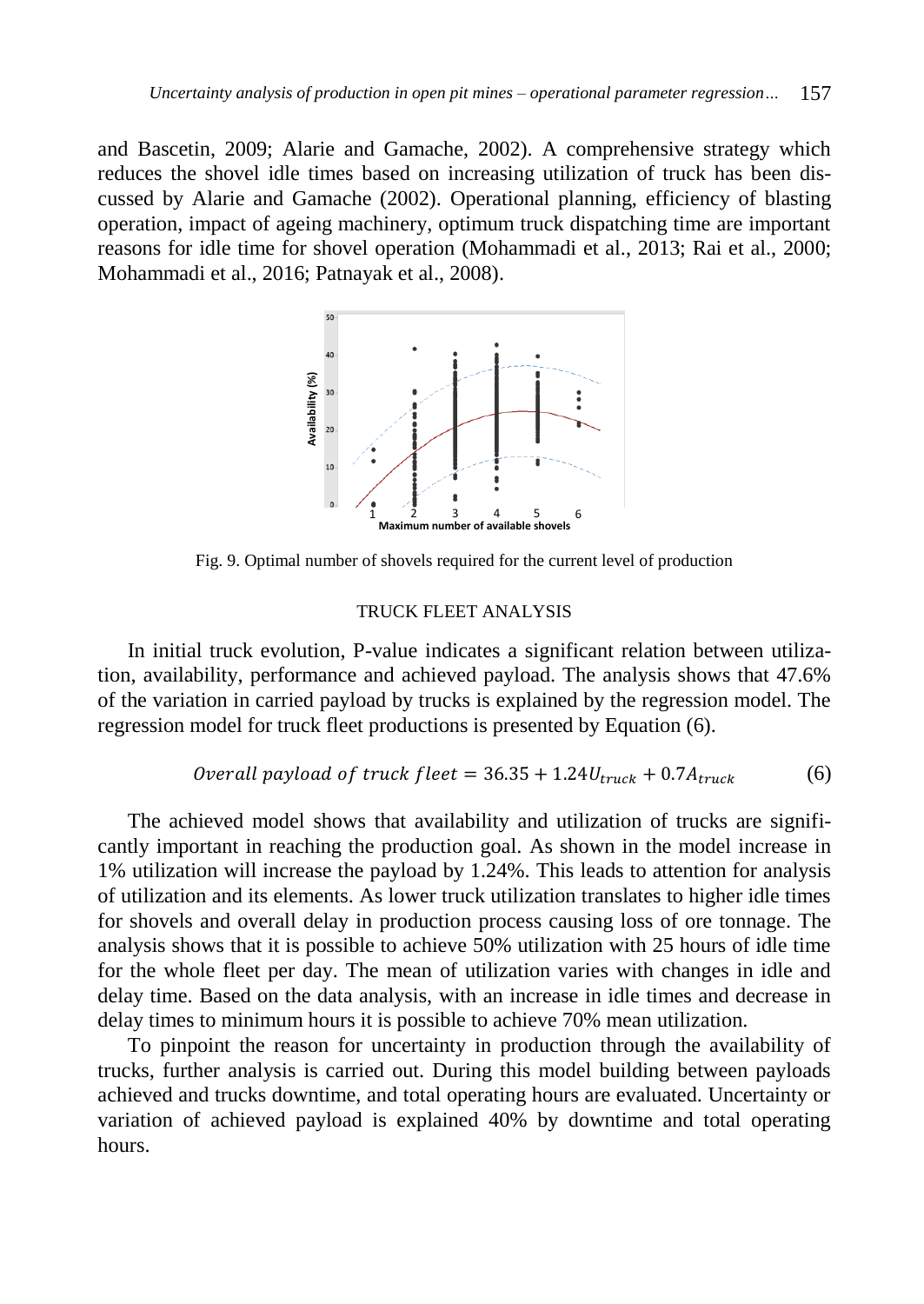# **DISCUSSION**

In open pit mining, uncertainties related to equipment and operations are prime reason for loss of production. In mining literature there is lack of method for directly relating uncertainty with production by equipment. With this research attempt had been made to fill such a gap. The aim of study was to exemplify quantification of uncertainties with production output by fleet of mining equipment. Root cause analysis for production loss through this quantification was another objective of this study. To demonstrate this method, 2 years and 6 months of data was obtained from mining organization and analyzed. Based on requirement of study and statistical principle it was observed that multi-regression analysis modeling is suitable methodology. Using this methods analysis was carried out considering two equipment fleet together (system) and further for fleet of shovel and truck separately.

## **CONCLUSION**

During the period of observation it was seen that daily production is sensitive to availability more than current maximum theoretical capacities at overall system level. With detailed analysis of shovel fleet it was seen that number of shovels and their idle time are dominant factors to achieve target production. With shovels' analysis it is observed that 4 to 5 number of shovels is optimal size of fleet to achieve current level of production and operating of less than full number of shovels for operation could be potentially economical. This will reduce the downtime for fleet of shovel thus causing increase in utilization of shovels leading to further increase in output.

Model for truck fleet showed that utilization followed by availability is main important criteria that must be focused on increase of production. The model for truck fleet lacks ideal actual or ideal maximum capacities. When truck fleets utilization was analyzed it was seen that combined standby time is limiting factor compared to downtime. Truck fleet idle time i.e. waiting for the ore or waiting at crusher is one of root causes that cause hindrance to increased production level. To increase the in mine output from current levels, capacities of trucks and shovels can be exploited further. The analysis shows that current configuration of both equipment fleets is able to respond to higher demand of production. It is possible to achieve current level of production of ore with 4 to 5 shovels instead of 6 shovels. The truck fleet capacities are more than adequate for achieving required performance. Economical optimization thus can be achieved by reduction in number of equipment.

#### ACKNOWLEDGEMENTS

*The authors would like to acknowledge CAMM project for funding this research. We would also like to acknowledge mining organization and personnel for their help in providing valuable data.*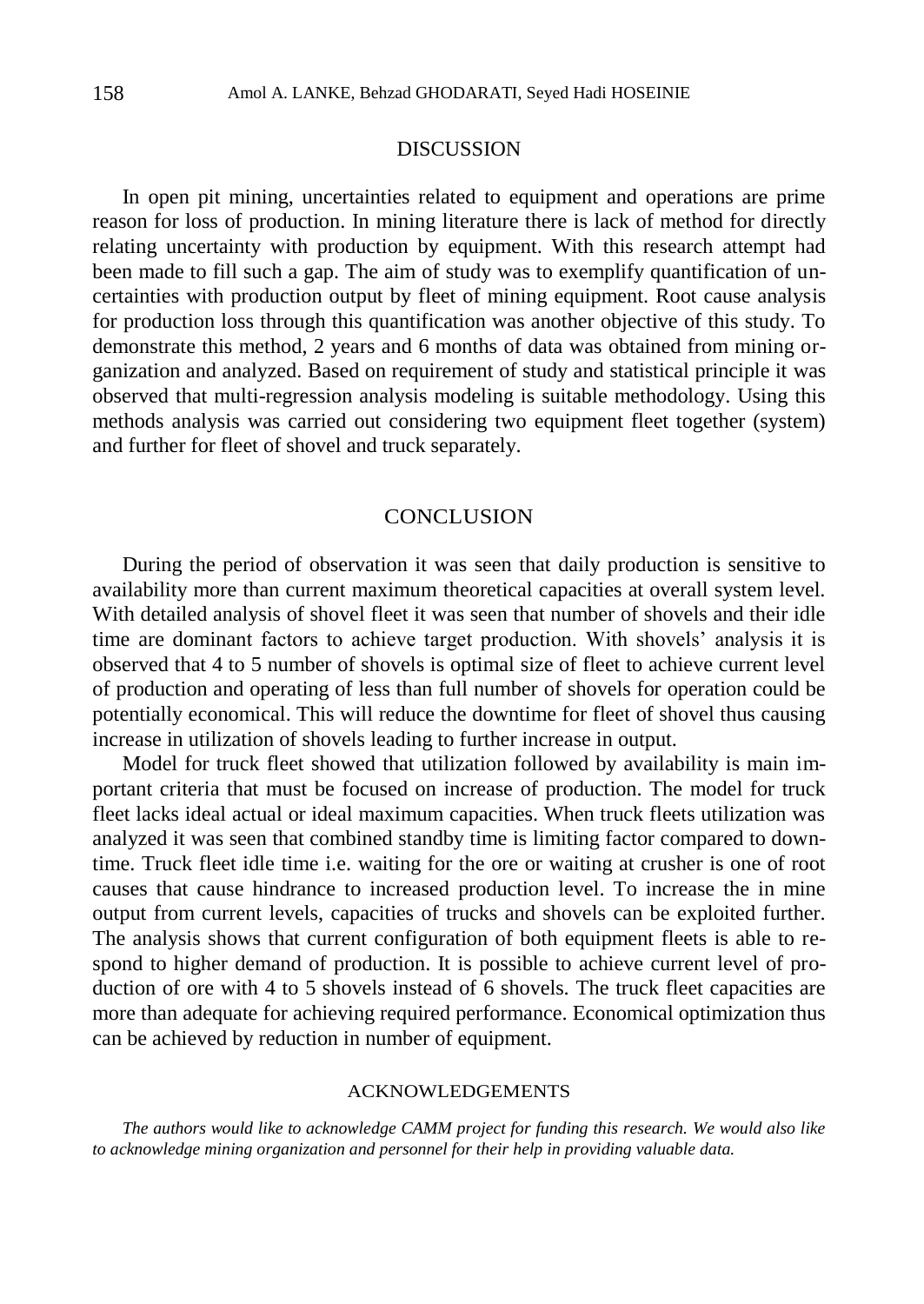#### **REFERENCES**

- ABDEL SABOUR S., DIMITRAKOPOULOS R., KUMRAL M., 2008. *Mine design selection under uncertainty*, Mining Technology 117,2, 53–64.
- ALARIE S., GAMACHE M., 2002. *Overview of solution strategies used in truck dispatching systems for open pit mines*, International Journal of Surface Mining, Reclamation and Environment 16,1, 59–76.
- BARABADI A. (2011), *Production performance analysis: Reliability, maintainability and operational conditions*. University of Stavanger,Norway, Phd. Thesis .
- BARABADI A., BARABADY, J. MARKESET T., 2011. *A methodology for through- put capacity analysis of a production facility considering environment condition*, Reliability Engineering & System Safety 96,12, 1637–1646.
- DEHGHANI H., ATAEE-POUR M., 2012. *Determination of the effect of operating cost uncertainty on mining project evaluation*, Resources Policy 37,1, 109–117.
- DHILLON B. S. (2008), *Mining equipment reliability, maintainability safety*, Springer Science & Business Media.
- DIMITRAKOPOULOS R.G., SABOUR S.A.A., 2007. *Evaluating mine plans un- der uncertainty: Can the real options make a difference?* Resources Policy 32,3, 116–125.
- EKIPMAN A., BİR S.İ., SİSTEMİ K.D., PROSESİ A.H., 2003. *A decision support system for optimal equipment selection in open pit mining: analytical hierarchy process*. Istanbul University, Mining Engineering Department, 16(2), 1-11.
- ERCELEBI S., BASCETIN A., 2009. *Optimization of shovel-truck system for surface mining*, Journal of The Southern African Institute of Mining and Metallurgy 109,7, 433–439.
- GHODRATI B., 2005. *Reliability and operating environment based spare parts planning*, Lulea, University of Technology, Ph.D Thesis.
- GUSTAFSON A., 2011. *Automation of load haul dump machines*, Lulea University of Technology, Ph.D.Thesis.
- HAIDAR A., NAOUM S., HOWES R., TAH J., 1999. *Genetic algorithms application and testing for equipment selection*, Journal of Construction Engineering and Management 125,1, 32–38.
- KAZAKIDIS V.N. (2001), *Operating risk: Planning for flexible mining systems*, University of British Columbia, PhD thesis.
- LANKE A.A., HOSEINIE S.H., GHODRATI B., 2016. *Mine production index (MPI)-extension of OEE for bottleneck detection in mining.* International Journal of Mining Science and Technology, 26,5, 753-760.
- MOHAMMADI M., RAI P., ORAEE K. KUMAR M., 2013. *Analysis of availability and utilization of dragline for enhancement of productivity in surface mines-a case study*, in: Proceedings of the 23rd World Mining Congress, Montreal.
- MOHAMMADI M., RAI P., SINGH U., SINGH S., 2016. *Investigation of cycle time segments of dragline operation in surface coal mine: A statistical approach*, Geotechnical and Geological Engineering.  $1-10.$
- PATNAYAK S., TANNANT D., PARSONS I., DEL VALLE V., WONG J., 2008. *Operator and dipper tooth influence on electric shovel performance during oil sands mining*, International Journal of Mining, Reclamation and Environment 22,2, 120– 145.
- RAI P., TRIVEDI R., NATH R., 2000. *Cycle time and idle time analysis of draglines for increased productivity-a case study*, Indian Journal of Engineering and Materials Sciences 7,2, 77–81.